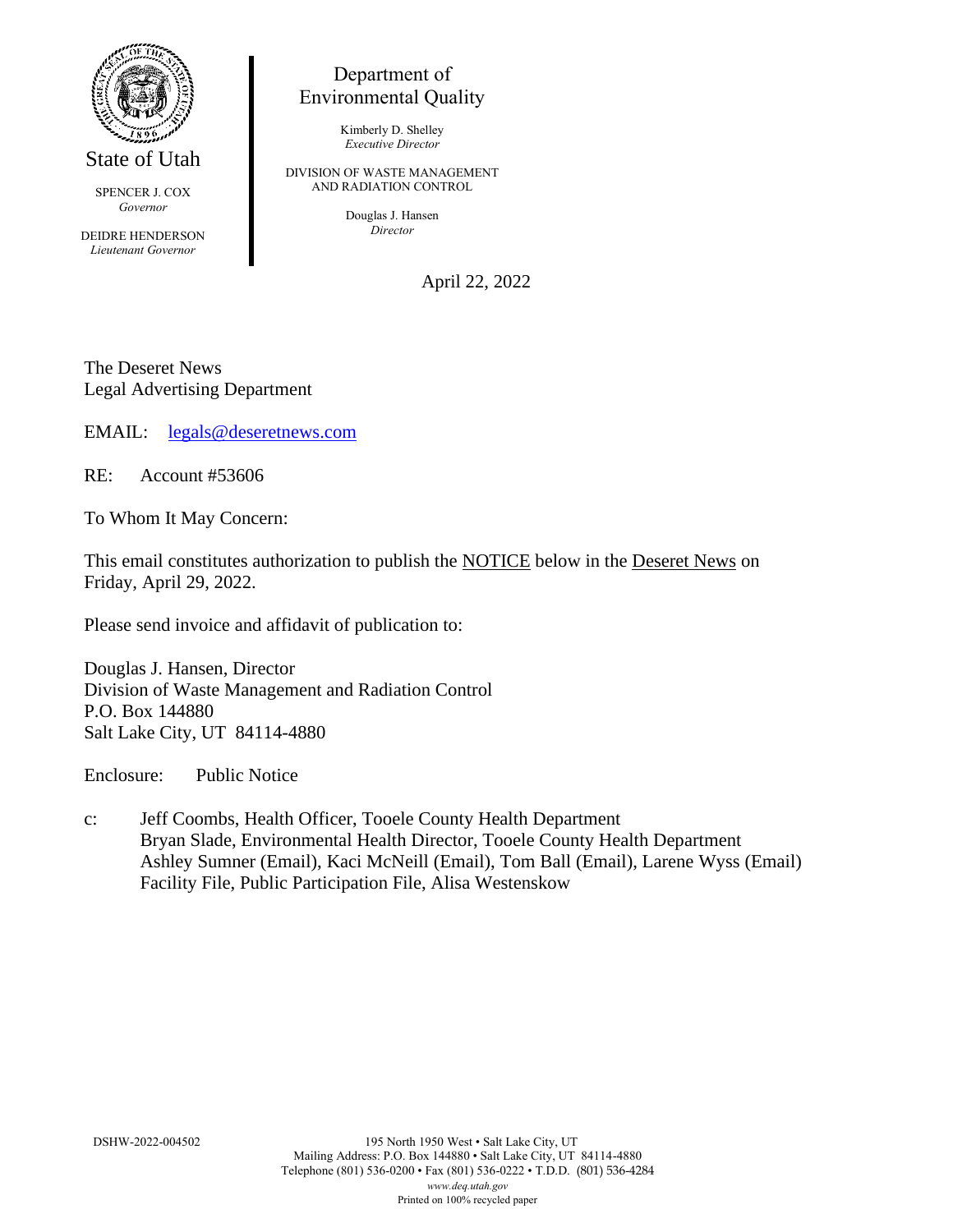

State of Utah

SPENCER J. COX *Governor*

DEIDRE HENDERSON *Lieutenant Governor*

## Department of Environmental Quality

Kimberly D. Shelley *Executive Director*

DIVISION OF WASTE MANAGEMENT AND RADIATION CONTROL

> Douglas J. Hansen *Director*

> > April 22, 2022

The Salt Lake Tribune Legal Advertising Department

EMAIL: [legals@sltrib.com](mailto:legals@sltrib.com)

RE: Account #SLT0010250

To Whom It May Concern:

This email constitutes authorization to publish the NOTICE below in the Salt Lake Tribune on Sunday, May 1, 2022.

Please send invoice and affidavit of publication to:

Douglas J. Hansen, Director Division of Waste Management and Radiation Control P.O. Box 144880 Salt Lake City, UT 84114-4880

Enclosure: Public Notice

c: Jeff Coombs, Health Officer, Tooele County Health Department Bryan Slade, Environmental Health Director, Tooele County Health Department Ashley Sumner (Email), Kaci McNeill (Email), Tom Ball (Email), Larene Wyss (Email) Facility File, Public Participation File, Alisa Westenskow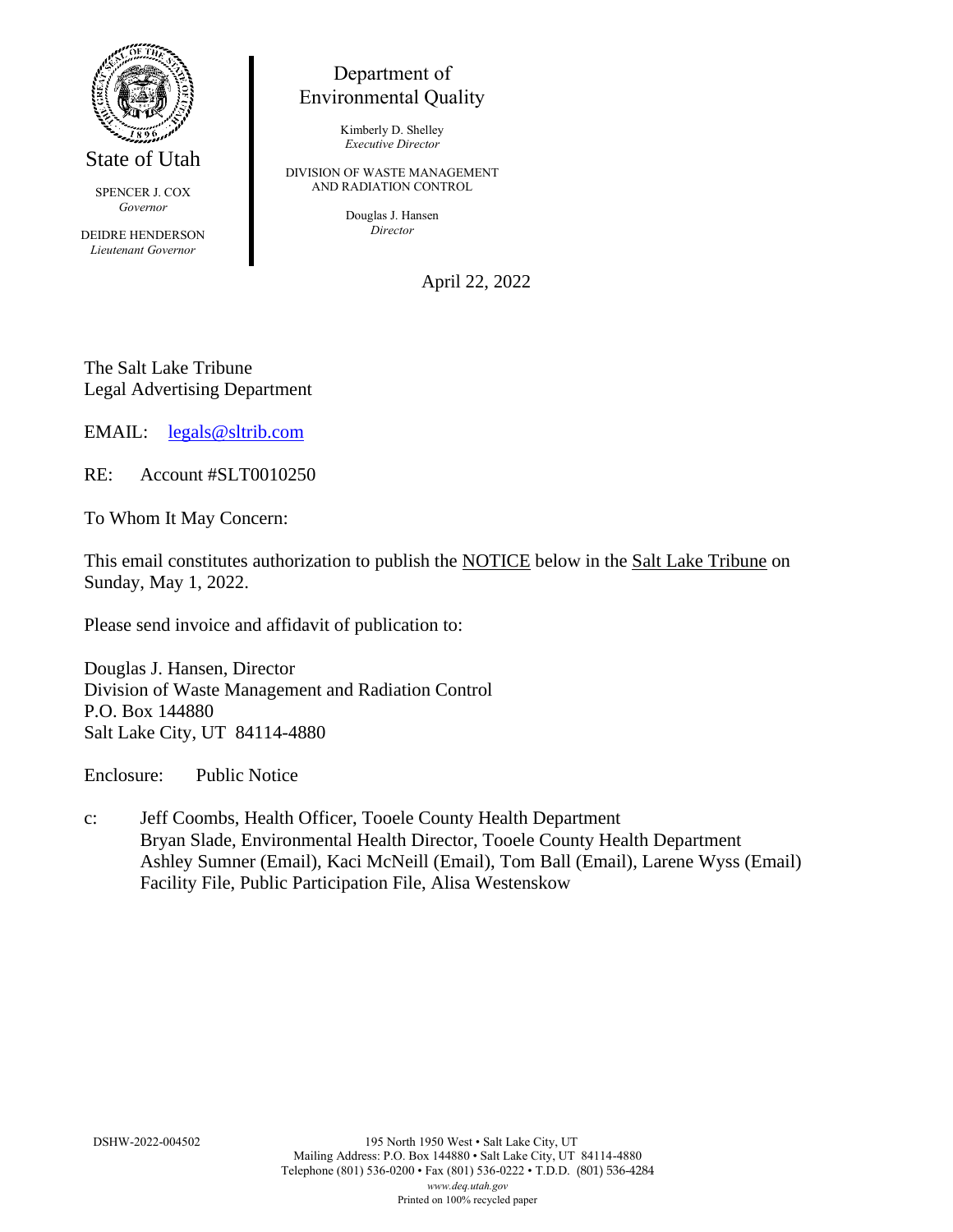

State of Utah

SPENCER J. COX *Governor*

DEIDRE HENDERSON *Lieutenant Governor*

## Department of Environmental Quality

Kimberly D. Shelley *Executive Director*

DIVISION OF WASTE MANAGEMENT AND RADIATION CONTROL

> Douglas J. Hansen *Director*

> > April 22, 2022

Tooele Transcript Bulletin Legal Advertising Department

EMAIL: [tbp@tooeletranscript.com](mailto:tbp@tooeletranscript.com)

RE: Account #02100050

To Whom It May Concern:

This email constitutes authorization to publish the NOTICE below in the Tooele Transcript Bulletin on Wednesday, April 27, 2022.

Please send invoice and affidavit of publication to:

Douglas J. Hansen, Director Division of Waste Management and Radiation Control P.O. Box 144880 Salt Lake City, UT 84114-4880

Enclosure: Public Notice

c: Jeff Coombs, Health Officer, Tooele County Health Department Bryan Slade, Environmental Health Director, Tooele County Health Department Ashley Sumner (Email), Kaci McNeill (Email), Tom Ball (Email), Larene Wyss (Email) Facility File, Public Participation File, Alisa Westenskow